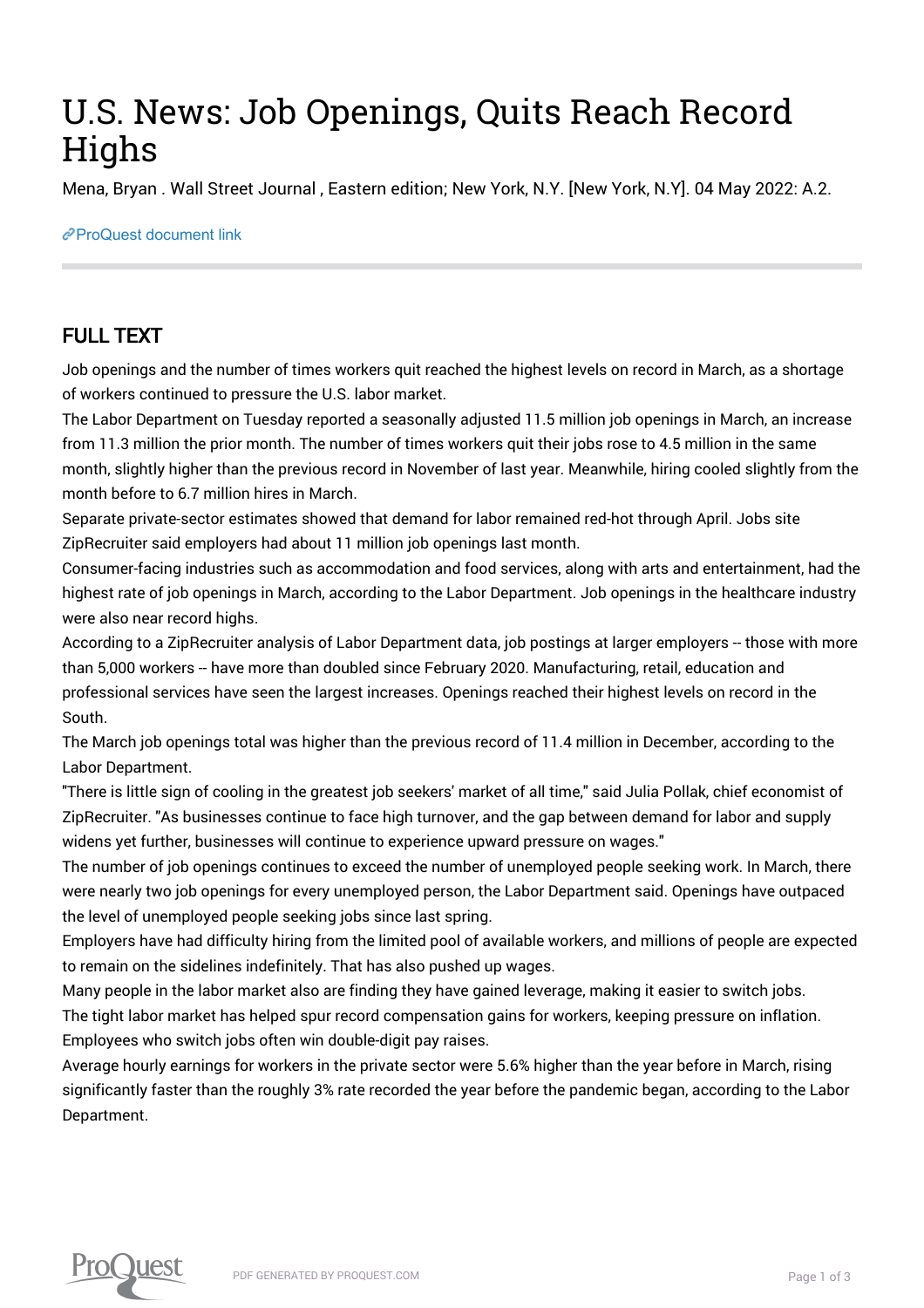# U.S. job openings compared to the number of people who are unemployed but seeking work



[Enlarge this image.](https://www.proquest.comhttps://www.proquest.com/textgraphic/2659017748/fulltextwithgraphics/AF132392E2F84517PQ/1/1?accountid=44910) Credit: By Bryan Mena